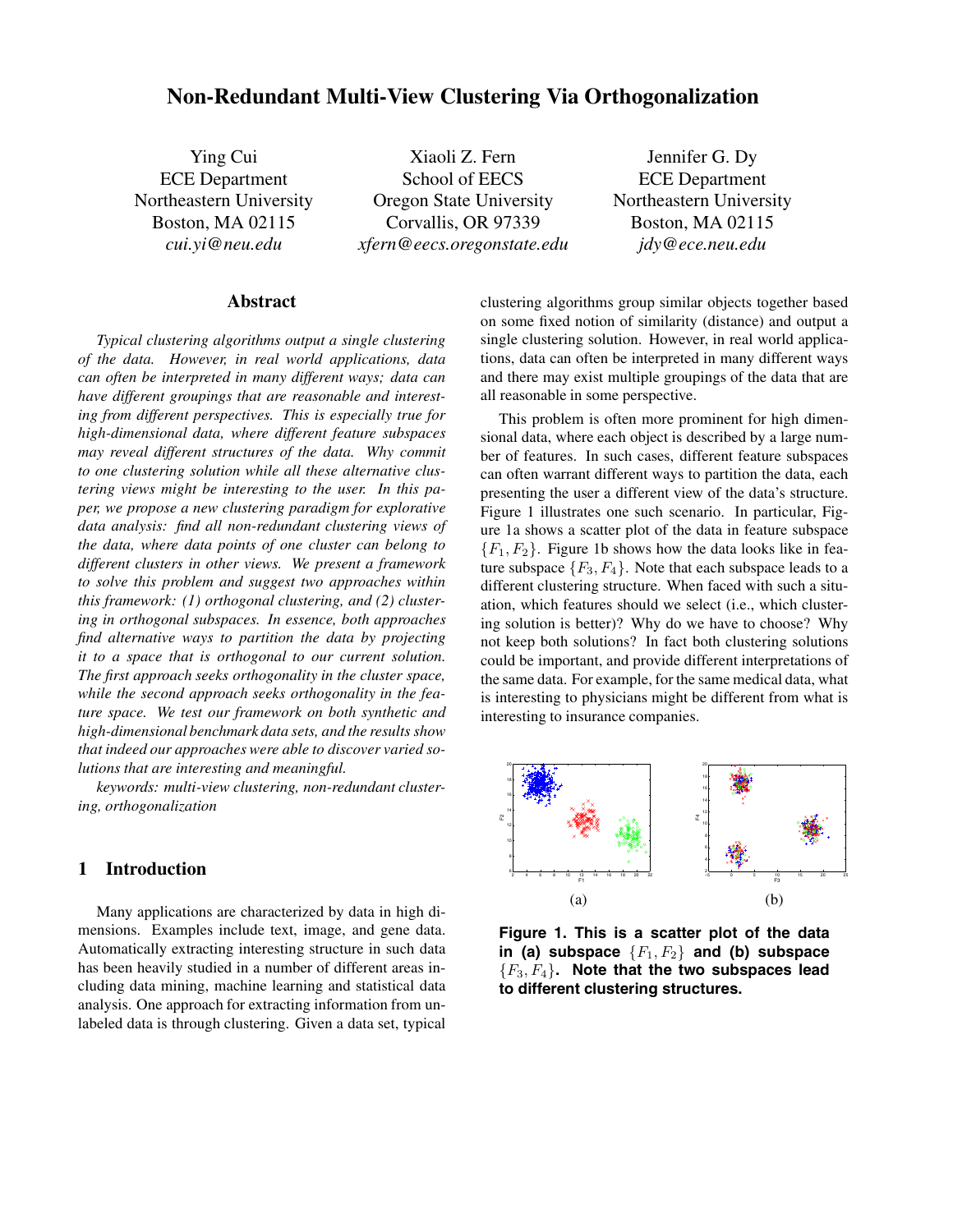Hierarchical clustering [18] presents a hierarchical grouping of the objects. However, the different clustering solutions obtained at different hierarchical levels differ only in their granularity – objects belonging to the same cluster in fine resolutions remain in the same cluster at the coarser levels. On the other hand, cluster ensemble methods [22, 10] do create a set of cluster solutions but the final goal is still to find a single clustering solution that is most consistent throughout the set.

The goal of exploratory data analysis is to find structures in data, which maybe multi-faceted by nature. Traditional clustering methods seek to find a unified clustering solution and are thus inherently limited in achieving this goal. In this paper, we suggest a new exploratory clustering paradigm: *the goal is to find a set of non-redundant clustering views from data, where data points belonging to the same cluster in one view can belong to different clusters in another view*.

Toward this goal, we present a framework that extracts multiple clustering views of high-dimensional data that are orthogonal to each other. Note that there are  $k^N$  possible  $k$  disjoint partitioning of  $N$  data points. Not all of them are meaningful. We wish to find good clustering solutions based on a clustering objective function. Meanwhile, we would like to minimize the redundancy among the obtained solutions. Thus, we include an orthogonality constraint in our search for new clustering views to avoid providing the user with redundant clustering results. The proposed framework works iteratively, at each step adding one clustering view by searching for solutions in a space that is orthogonal to the space of the existing solutions. Within this framework, we develop two general approaches. The first approach seeks orthogonality in the cluster space, while the second one seeks orthogonality in the feature subspace. We present all the multiple view clustering solutions to the user.

# **2 Literature Review**

In this section, we briefly review the literature related to our research in different aspects.

First, our research can be considered as performing nonredundant clustering [13, 5]. In non-redundant clustering, we are typically given a set of data objects together with an existing clustering solution and the goal is to learn an alternative clustering that captures new information about the structure of the data. Existing non-redundant clustering techniques include the conditional information bottleneck approach [5, 14, 15], the conditional ensemble based approach [16] and the constrained model based approach [17]. Compared to existing non-redundant clustering techniques, the critical differences of our proposed research are:

(1) Focusing on searching for orthogonal clustering of high-dimensional data, our research combines dimensionality reduction and orthogonal clustering into a

unifying framework and seeks lower dimensional representation of the data that reveals non-redundant information about the data.

(2) Existing non-redundant clustering techniques are limited to finding one alternative structure given a known structure. Our framework works successively to reveal a sequence of different clustering of the data.

Our framework produces a set of different clustering solutions, which is similar to cluster ensembles[22, 10]. A clear distinction of our work from cluster ensembles is that we intentionally search for orthogonal clusterings and do not seek to find a consensus clustering as our end product.

Similar to cluster ensembles, multi-view clustering [3] seek a single final clustering solution by learning from multiple views, whereas our non-redundant multi-view clustering paradigm looks for multiple clustering solutions.

An integral part of our framework is to search a clustering structure in a high-dimensional space and find the corresponding subspace that best reveals the clustering structure. This topic has been widely studied, and one closely related work was conducted by [8]. In this work, after a clustering solution is obtained, a subspace is computed to best capture the clustering, and the clustering is then refined using the data projected onto the new subspace. Interestingly, our framework works in an opposite direction. We look at a subspace that is orthogonal to the space in which the original clustering is embedded to search for non-redundant clustering solutions.

Finally, while we search for different subspaces in our framework, it is different from the concept of subspace clustering in [1, 21]. In subspace clustering, the goal is still to learn a single clustering, where each cluster can be embedded in its own subspace. In contrast, our method searches for multiple clustering solutions, each is revealed in a different subspace.

### **3 Multi-View Orthogonal Clustering**

Given data  $X \in R^{d \times N}$ , with N instances and d features. *Our goal is to learn a set of orthogonal clustering views from the data.*

There are several ways to find different clustering views [22, 10]. One can apply different objective functions, utilize different similarity measures, or use different density models. In general, one can apply different clustering algorithms, or utilize one algorithm on randomly sampled (either in instance space or feature space) data from  $X$ . Note that such methods produce each individual clustering independently from all the other clustering views. While the differences in the objective functions, similarity measures, density models, or different data samples may lead to clustering results that differ from one another, it is common to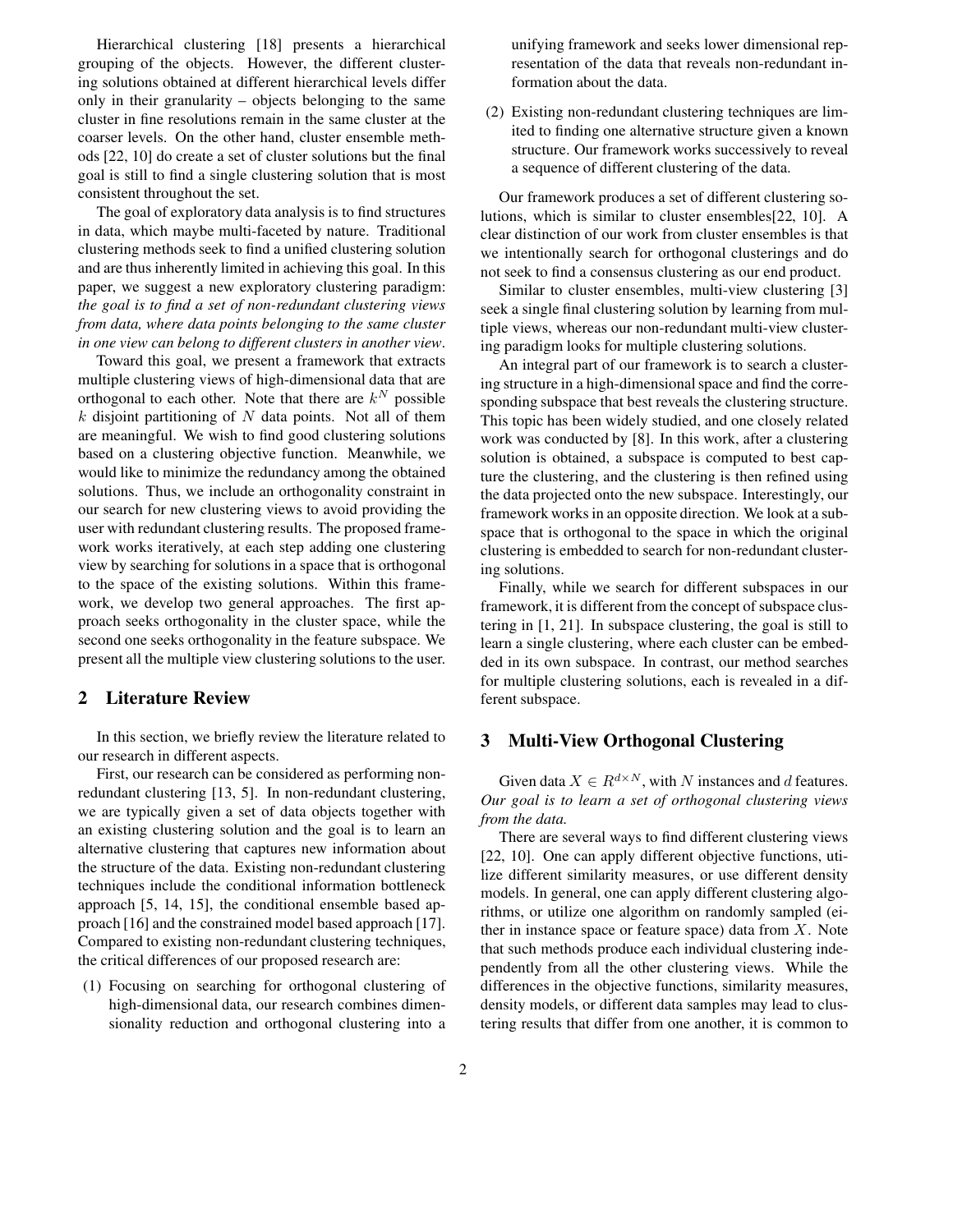see redundancy in the obtained multiple clustering views. We present a framework for successively generating multiple clustering views that are orthogonal from one another and thus contain limited redundancy. Below, we describe our framework for generating different clustering views by orthogonalization.



# **Figure 2. The general framework for generating multiple orthogonal clustering views.**

Figure 2 shows the general framework of our approach. We first cluster the data (this can include dimensionality reduction followed by clustering), then we orthogonalize the data to a space that is not covered by the existing clustering solutions. Repeat the process until we cover most of the data space or no structure can be found in the remaining space.

We developed two general approaches within this framework: (1) orthogonal clustering, and (2) clustering in orthogonal subspaces.

These two approaches differ primarily in how they represent the existing clustering solutions and consequently how to orthogonalize the data based on existing solutions. Specifically, the first approach represents a clustering solution using its k cluster centroids. The second approach represents a clustering solution using the feature subspace that best captures the clustering result. In the next two subsections, we describe these two different representations in detail and explain how to obtain orthogonal clustering solutions based on these two representations.

#### **3.1 Orthogonal Clustering**

Clustering can be viewed as a way for compressing data X. For example in k-means [11, 20], the objective function is to minimize the sum-squared-error criterion (SSE):

$$
SSE = \sum_{j=1}^{k} \sum_{x_i \in C_j} ||x_i - \mu_j||^2
$$

where  $x_i \in R^d$  is a data point assigned to cluster  $C_j$ , and  $\mu_j$  is the mean of  $C_j$ . We represent  $x_i$  and  $\mu_j$  as column vectors. The outputs for k-means clustering are the cluster means and the cluster membership of each data point x*i*. One can consider k-means clustering as a compression of data X to the k cluster means  $\mu_i$ .

Following the compression viewpoint, each data point  $x_i$ is represented by its cluster mean  $\mu_j$ . Given  $k \mu_j$ 's for representing X, what is not captured by these  $\mu_j$ 's? Let us consider the space that is spanned by  $x_i$ ,  $i = 1...N$ , we refer to this as the original data space. In contrast, the subspace that is spanned by the mean vectors  $\mu_j$ ,  $j = 1...k$ , is considered the compressed data space. Assigning data points to their corresponding cluster means can be essentially considered as projecting the data points from the original data space onto the compressed data space. What is not covered by the current clustering solution (i.e., its compressed data space) is simply its *residue space*. In this paper, we define residue space as the data projected onto the space orthogonal to our current representation. Thus, to find alternative clustering solutions not covered in the current solution, we can simply perform clustering in the space that is orthogonal to the compressed data space.

Given current data  $X^{(t)}$ , and the clustering solution we found on  $X^{(t)}$  (i.e.,  $M^{(t)} = [\mu_1^{(t)} \mu_2^{(t)} \cdots \mu_k^{(t)}]$ , and the cluster assignments), we describe two variations for representing data in the residue space,  $X^{(t+1)}$  that are based on the "hard" and "soft" clustering views respectively.

**Hard clustering.** In hard clustering, each data point belongs to a single cluster, thus is represented using a single mean vector. For data point  $x_i^{(t)}$  belonging to cluster j, we project it onto its center  $\mu_j^{(t)}$  as its representation in the current clustering view. The residue,  $x_i^{(t+1)}$ , is then the projection of  $x_i^{(t)}$  onto the subspace orthogonal to  $\mu_j^{(t)}$ . This can be formalized by the following formula:

$$
x_i^{(t+1)} = (I - \mu_j^{(t)} \mu_j^{(t)T} / (\mu_j^{(t)T} \mu_j^{(t)}) x_i^{(t)}
$$

**Soft clustering.** In soft clustering, each data point can partially belong to all clusters. Therefore, we can represent the data using all cluster centers. We achieve this by projecting the data onto the subspace spanned by all cluster means and compute the residue,  $X^{(t+1)}$ , as the projection of  $X^{(t)}$  onto the subspace orthogonal to all the cluster centroids. This can be formalized by the following formula:

$$
X^{(t+1)} = (I - M^{(t)} (M^{(t)T} M^{(t)})^{-1} M^{(t)T}) X^{(t)}
$$

The algorithm for orthogonal clustering is summarized in Algorithm 1. The data is first centered to have zero mean. We then create the first view by clustering the original data  $X$ . Since most of the data in our experiments are high-dimensional, we apply principal components analysis [19] to reduce the dimensionality, followed by k-means.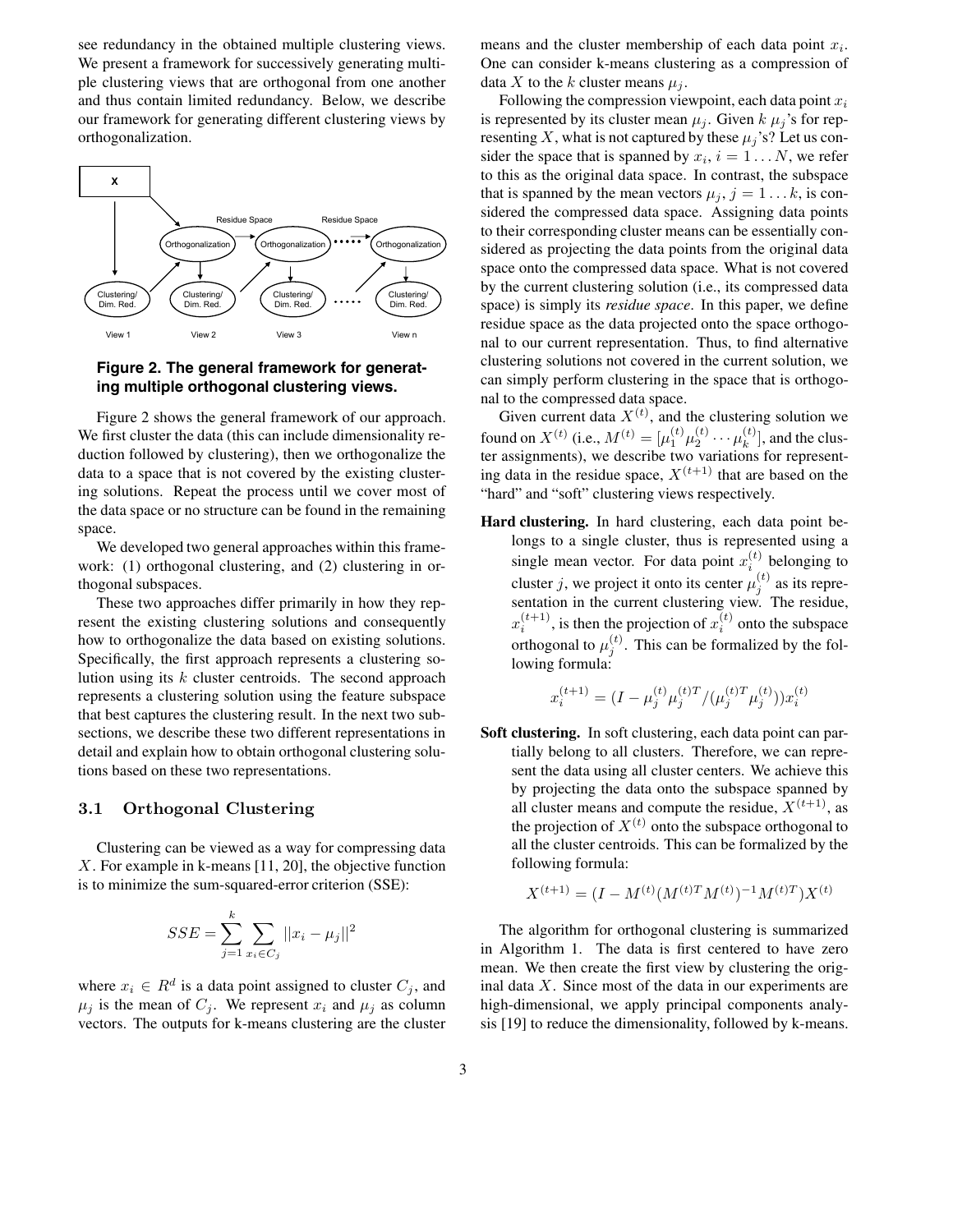#### **Algorithm 1** Orthogonal Clustering.

**Inputs:** The data matrix  $X \in R^{d \times N}$ , and the number of clusters  $k^{(t)}$  for each iteration.

**Output:** The multiple partitioning views of the data into  $k^{(t)}$  clusters at each iteration.

**Pre-processing:** Center the data to have zero mean.

**Initialization:** Set the iteration number  $t = 1$  and  $X^{(1)} = X.$ 

**Step1:** Cluster  $X^{(t)}$ . In our experiments, we performed PCA followed by k-means. The compressed solution are the k means,  $\mu_i^{(t)}$ . Each  $\mu_j^{(t)}$  is a column vector in  $R^d$ (the original feature space).

**Step2:** Project each  $x_i^{(t)}$  in  $X^{(t)}$  to the space orthogonal to its cluster mean to form the residue space representation,  $X^{(t+1)}$ .

**Step3:** Set  $t = t + 1$  and repeat steps 1 and 2 until the desired number of views or until the sum-squared-error,  $\sum_{j=1}^{k} \sum_{x_i^{(t)} \in C_j^{(t)}} ||x_i^{(t)} - \mu_j^{(t)}||^2$ , is very small.

Note that one can apply other clustering methods within our framework. We chose PCA followed by k-means because they are popular techniques. In step 2, we project the data to the space orthogonal to the current cluster representation (using cluster centers) to obtain our residue  $X^{(t+1)}$ . The next clustering view is then obtained by clustering in this residue space. We repeat steps 1 (clustering) and 2 (orthogonalization) until the desired number of views are obtained or when the SSE is very small. Small SSE signifies that the existing views have already covered most of the data.

#### $3.2$ **3.2 Clustering in Orthogonal Subspaces**

In this approach, given a clustering solution with means  $\mu_i$ ,  $j = 1...k$ , we would like to find a feature subspace that best captures the clustering structure, or, in other words, discriminates these clusters well. One well-known method for finding a reduced dimensional space that discriminates classes (clusters here) is linear discriminant analysis (LDA) [12, 9]. Another approach is by applying principal component analysis (PCA) on the k mean vectors  $\mu_j$ 's [8].

Below we explain the mathematical differences between these two approaches. LDA finds a linear projection  $Y =$  $A^T X$  that maximizes the

$$
trace(S_w^{-1}S_b)
$$

where  $S_w$  is the within-class-scatter matrix and  $S_b$  is the between-class-scatter matrix defined as follows.

$$
S_w = \sum_{j=1}^{k} \sum_{y_i \in C_j} (y_i - \mu_j)(y_i - \mu_j)^T
$$

$$
S_b = \sum_{j=1}^{k} n_j (\mu_j - \mu) (\mu_j - \mu)^T
$$

where  $y_i$ 's are projected data points;  $\mu_i$ 's are projected cluster centers;  $n_j$  is the total number of points in cluster j and  $\mu$  is the center of the entire set of projected data. In essence, LDA finds the subspace that maximizes the scatter between the cluster means normalized by the scatter within each cluster.

Similarly, the PCA approach in [8] seeks a linear projection  $Y = A^T X$ , but maximizes a different objective function  $trace(MM^T)$ , where  $M = [\mu_1 \mu_2 \cdots \mu_k]$  and the  $\mu_j$ 's are the projected cluster centers.

For both methods, the solution can be represented as  $A = [\phi_1 \phi_2 \cdots \phi_n]$ , which contains the q most important eigenvectors (corresponding to the  $q$  largest eigenvalues) of  $S_w^{-1}S_b$  for LDA and  $MM^T$  for PCA respectively.

Note that the  $trace(S_b) = trace(M'M'^T)$ , where  $M' =$ Note that the trace  $(b_6)$  = trace  $(M/M)$ , where  $M =$ <br> $[\sqrt{n_1}\mu_1\sqrt{n_2}\mu_2\cdots\sqrt{n_k}\mu_k]$ . The difference between the two approaches is the normalization by the within-classscatter  $S_w^{-1}$  and a weighting of each  $\mu_j$  by  $n_j$ , the number of data points in cluster  $C_j$ . But, both M and M' span the same space. Thus, in practice, both approaches result in similar results. For computational purposes, we choose the PCA approach on the  $\mu_j$ 's and set  $q = k - 1$ , the rank of  $MM^T$ .

Once we have obtained a feature subspace  $A =$  $[\phi_1 \phi_2 \cdots \phi_{k-1}]$  that captures the clustering structure well, we project  $X^{(t)}$  to the subspace orthogonal to A to obtain the residue  $X^{(t+1)} = P^{(t)} \overline{X}^{(t)}$ . The orthogonal projection operator, P, is:  $P^{(t)} = I - A^{(t)} (A^{(t)}^T A^{(t)})^{-1} A^{(t)}^T$ .

Algorithm 2 presents the pseudo-code for clustering in orthogonal subspaces. In step 1, we apply a clustering algorithm (PCA followed by k-means in our experiments). We then represent this clustering solution using the subspace that best separates these clusters. In step 2, we project the data to the space orthogonal to the computed subspace representation. We repeat steps 1 and 2 until the desired number of views are obtained or the SSE is very small.

# **4 Experiments**

In this section, we investigate whether our multi-view orthogonal clustering framework can provide us with reasonable and orthogonal clustering views of the data. We start by performing experiments on synthetic data in Section 4.1 to get a better understanding of the methods, then we test the methods on benchmark data in Section 4.2. In these experiments, we chose as our base clustering – PCA followed by k-means clustering. This means, we first reduce the dimensionality with PCA, keeping a dimensionality that retains at least 90% of the original variance, then follow PCA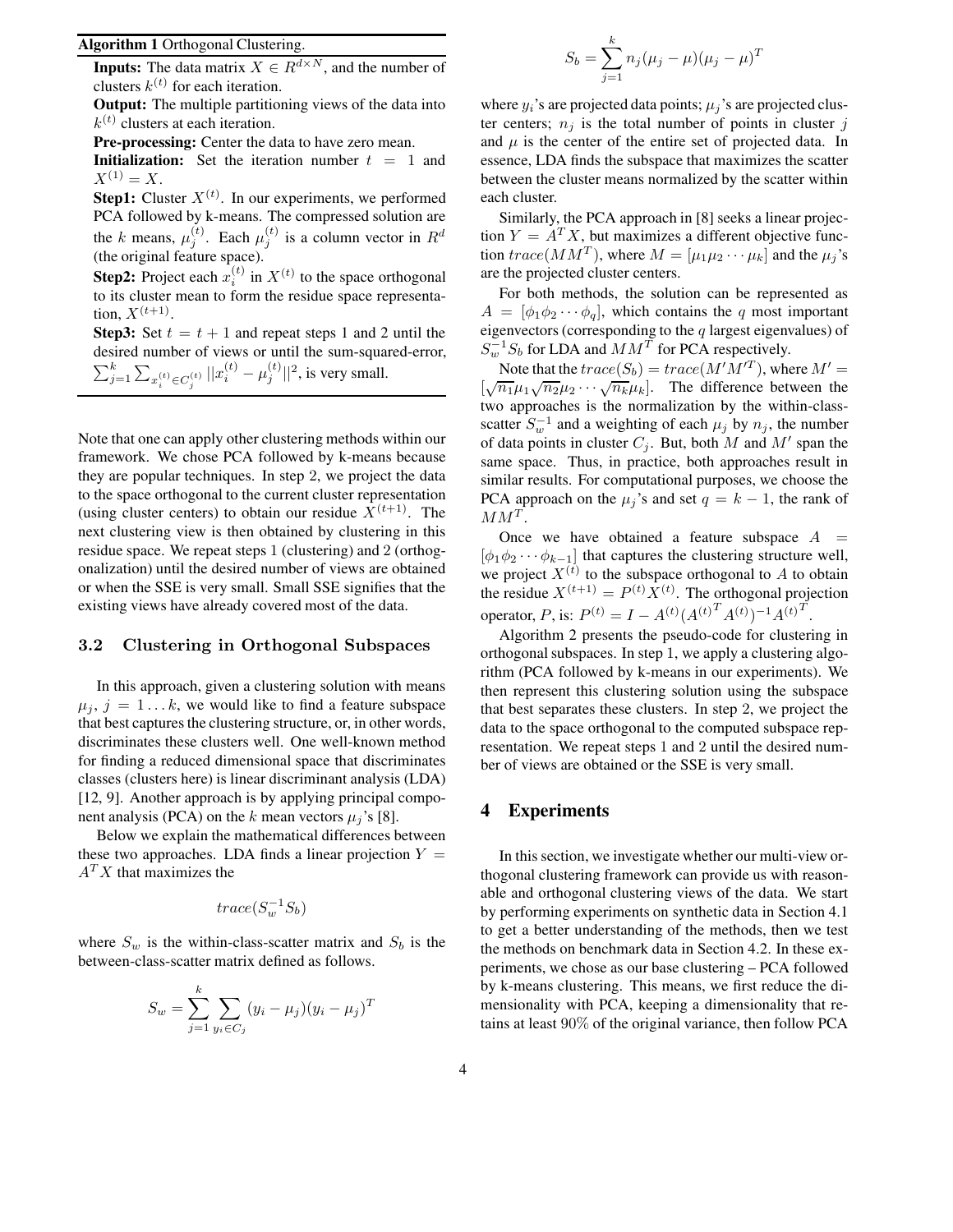#### **Algorithm 2** Clustering in Orthogonal Subspaces.

**Inputs:** The data matrix  $X \in R^{d \times N}$ , and the number of clusters  $k^{(t)}$  for each iteration.

**Output:** The multiple partitioning views of the data into  $k^{(t)}$  clusters, and a reduced dimensional subspace for each iteration  $A^{(t)}$ .

**Pre-processing:** Center the data to have zero mean.

**Initialization:** Set the iteration number  $t = 1$  and  $X^{(1)} = X$ .

**Step1:** Cluster  $X^{(t)}$ . In our experiments, we performed PCA followed by k-means. Then, find the PCA solution of  $M^{(t)}$ ,  $M^{(t)} = [\mu_1^{(t)} \mu_2^{(t)} \cdots \mu_k^{(t)}]$  and keep  $k^{(t)} - 1$ dimensions to obtain the subspace,  $A^{(t)}$ , that captures the current clustering.

**Step2:** Project  $X^{(t)}$  to the space orthogonal to  $A^{(t)}$  to produce  $X^{(t+1)} = P^{(t)} X^{(t)}$ , where the projection operator  $P^{(t)}$  is:

$$
P^{(t)} = I - A^{(t)} (A^{(t)}^T A^{(t)})^{-1} A^{(t)}
$$

**Step3:** Set  $t = t + 1$  and repeat steps 1 and 2 until the desired number of views or until the sum-squared-error,  $\sum_{i=1}^{N} ||x_i^{(t)} - A^{(t)}y_i^{(t)}||^2$ , is very small.

with k-means clustering. Because we apply k-means clustering, we implement orthogonal clustering with the "hard" assumption. In this section, we refer to the orthogonal clustering approach as method 1, and the clustering in orthogonal subspaces as method 2.

# **4.1 Experiments on Synthetic Data**

We would like to see whether our two methods can find diverse groupings of the data. We generate two synthetic data.

- **Data 1:** We generate a four-cluster data in two dimensions with  $N = 500$  instances as shown in Figure 3, where each cluster contains 125 data points. We test our methods by setting  $k = 2$  for our k-means clustering. We would like to see that if the methods group the clusters into two in the first iteration, then they should group the clusters the other way in the next iteration. This data tests whether the methods can find orthogonal clusters.
- **Data 2:** We generate a second synthetic data in four dimensions, with  $N = 500$  instances as shown in Figure 4. We generate three Gaussian clusters in features  $F_1$  and  $F_2$  with 100, 100 and 300 data points and means  $\mu_1 =$  $(12.5, 12.5), \mu_2 = (19, 10.5), \text{ and } \mu_3 = (6, 17.5),$ and identity covariances. We generate another mixture of three Gaussian clusters in features  $F_3$  and  $F_4$  with

200, 200 and 100 data points and means  $\mu_1 = (2, 17)$ ,  $\mu_2 = (17.5, 9)$ , and  $\mu_3 = (1.2, 5)$ , and identity covariances. This data tests whether the methods can find different clustering solutions in different subspaces.

| <b>Table 1. Confusion Matrix for Synthetic Data1</b> |  |  |
|------------------------------------------------------|--|--|
|------------------------------------------------------|--|--|

| SYNTHETIC DATA 1 | METHOD <sub>1</sub> |                |                | METHOD <sub>2</sub> |
|------------------|---------------------|----------------|----------------|---------------------|
| <b>ITERATION</b> | C <sub>1</sub>      | C <sub>2</sub> | C <sub>1</sub> | C2                  |
| L1               | 125                 | ∩              | 125            |                     |
| L <sub>2</sub>   | 0                   | 125            |                | 125                 |
| L <sub>3</sub>   | 125                 | 0              | 125            |                     |
| L4               | 0                   | 125            |                | 125                 |
| ITERATION2       | C <sub>1</sub>      | C <sub>2</sub> | C <sub>1</sub> | C2                  |
| L1               | 125                 | 0              | 125            | $\mathbf{\Omega}$   |
| L <sub>2</sub>   | 125                 | 0              | 125            |                     |
| L <sub>3</sub>   | 0                   | 125            |                | 125                 |
| L4               |                     | 125            |                | 125                 |

#### **4.1.1 Results for Synthetic Data 1**

The confusion matrix in Table 1 shows the experimental results for synthetic data 1 for methods 1 and 2, in two iterations. We can see that for the first iteration, both methods grouped classes  $L_1$  and  $L_3$  into a single cluster  $C_1$ , and classes  $L_2$  and  $L_4$  into another cluster  $C_2$ . For the second iteration, the data was partitioned in a different way, which grouped classes  $L_1$  and  $L_2$  into one cluster, and classes  $L_3$ and  $L_4$  into another cluster. Figure 3 shows the scatter plot of the clustering results of both methods in the original 2D data space for the two iterations. Different colors are used to signify the true classes, and the ellipses show the clusters found by k-means. The figure confirms the result summarized in the confusion matrix. Both methods 1 and 2 have similar results as shown. In subfigure  $a3$  and  $b3$  of Figure 3, we plot the sum-squared-error (SSE) as a function of iteration. Note that, as expected, SSE for both methods decreases monotonically until convergence. Moreover, the SSE at iteration 2 and after is zero meaning that the first two clustering views have covered the data space completely.

#### **4.1.2 Results for Synthetic Data 2**

Table 2 shows the confusion matrix for our clustering with the two different labelings: labeling 1 is for features 1 and 2, and labeling 2 is for features 3 and 4. High number of common occurrences means that the cluster correspond to those labels. Observe that for both methods 1 and 2, they found the clusters in labeling 2 (features 3 and 4) perfectly with zero confusion in the off-diagonal elements in the first iteration/view. In the second iteration/view, methods 1 and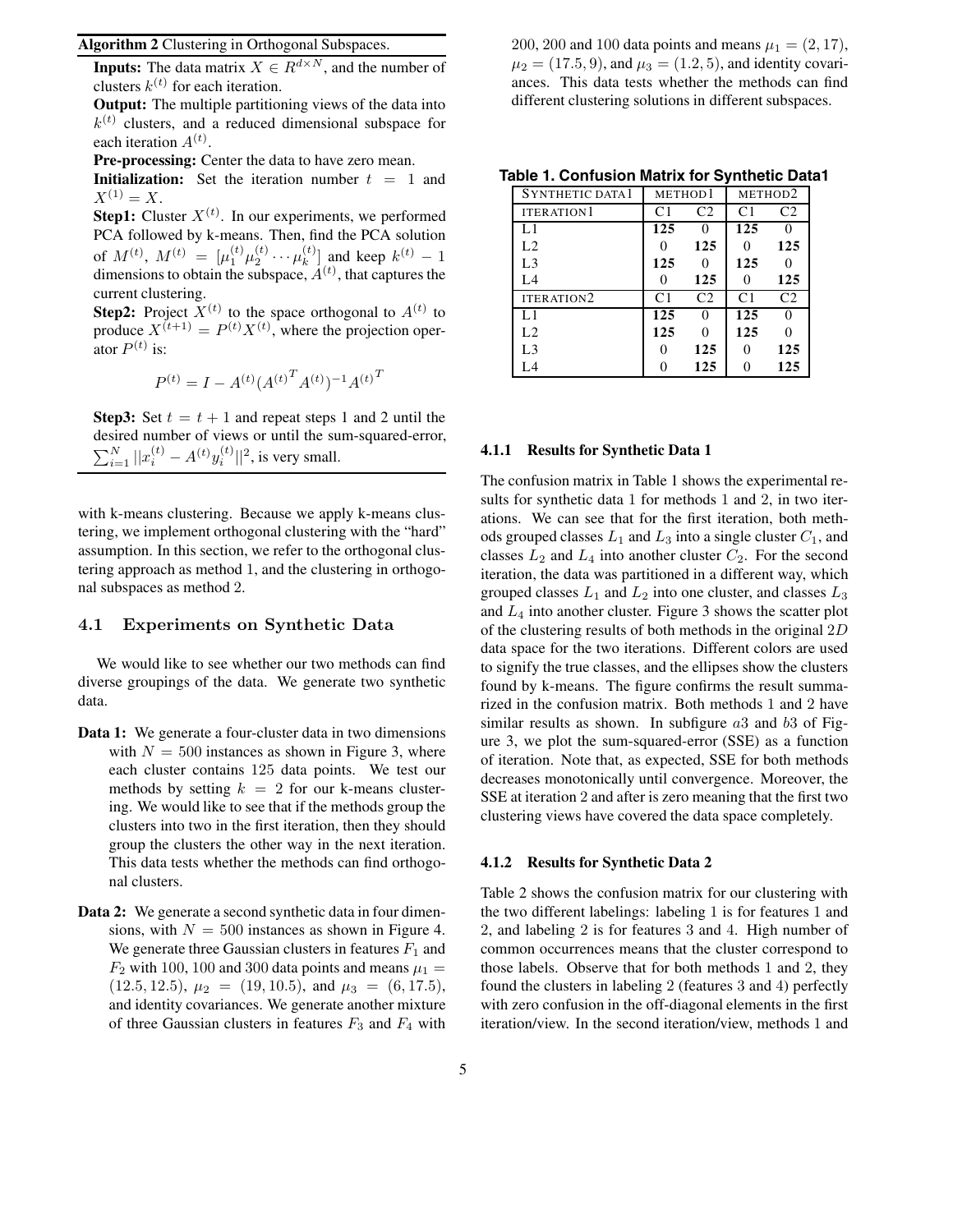



(a1.iteration1 for method1) (b1.iteration1 for method2)





## $\frac{1}{1}$   $\frac{2}{3}$   $\frac{3}{3}$ Iteration

2 3 4

Sum−Square−Error

(a3.SSE for method1) (b3.SSE for method2)

**Figure 3. Scatter plots of synthetic data 1. The two columns show the results of methods 1 and 2 respectively. The colors represent different class labels and the ellipses represent the clusters found. Row 1 and 2 show the results for iteration 1 and 2 respectively; Row 3 shows SSE as a function of iteration.**

2 found the clusters in labeling 1 (features 1 and 2) perfectly also with zero confusion. This result confirms that indeed our multi-view approach can discover multiple clustering solutions in different subspaces. Figure 4 shows scatter plots of the data. The left column  $((a1), (a2), (a3))$  is the plot for method 1.  $(a1)$  shows the clustering in ellipses found by method 1 in iteration 1. The left sub-figure shows the groupings in the original features 1 and 2, and the data points are colored based on true labeling 1. The right subfigure shows the clusterings in the original features 3 and 4, and the color of the data points are based on true labeling 2.  $(a2)$  is the same scatter plot of the original data X with the clusters found by method 1 as shown by the ellipses in iteration 2. Similarly,  $(b1)$  and  $(b2)$  show the results of method 2.  $(a3)$  and  $(b3)$  are the SSE for the two methods in each iteration. Method 2 converges to zero much faster than method 1 here. Note that SSE monotonically decreases with iteration and that the algorithm captures most of the information in two clustering views. From these results, in iteration 1 we found the right partition based on features 3 and 4, but group the clusters in features 1 and 2 incorrectly. On the other hand, iteration 2 groups the clusters based on features 1 and 2 correctly, but the partition for the clusters in features 3 and 4 is wrong. The results confirm that indeed our multi-view approach can discover multiple clustering solutions in different subspaces.

| Table 2. Confusion Matrix for Synthetic Data2 |  |  |  |  |
|-----------------------------------------------|--|--|--|--|
|-----------------------------------------------|--|--|--|--|

| <b>SYNTHETIC DATA2</b> | METHOD1        |                    | METHOD <sub>2</sub> |                |                |                  |  |
|------------------------|----------------|--------------------|---------------------|----------------|----------------|------------------|--|
| <b>ITERATION 1</b>     |                |                    |                     |                |                |                  |  |
| LABELLING1             | C1             | C <sub>2</sub>     | C <sub>3</sub>      | C <sub>1</sub> | C <sub>2</sub> | C <sub>3</sub>   |  |
| L1                     | 41             | 40                 | 19                  | 41             | 40             | 19               |  |
| L <sub>2</sub>         | 44             | 34                 | 22                  | 44             | 34             | 22               |  |
| L <sub>3</sub>         | 115            | 126                | 59                  | 115            | 126            | 59               |  |
| <b>LABELLING2</b>      | C1             | C <sub>2</sub>     | C <sub>3</sub>      | C <sub>1</sub> | C <sub>2</sub> | C <sub>3</sub>   |  |
| L1                     | 200            | $\Omega$           | $\Omega$            | 200            | $\theta$       | $\Omega$         |  |
| L <sub>2</sub>         | 0              | 200                | $\Omega$            | 0              | 200            | $\Omega$         |  |
| L <sub>3</sub>         | 0              | 0                  | 100                 | 0              | 0              | 100              |  |
|                        |                | <b>ITERATION 2</b> |                     |                |                |                  |  |
| <b>LABELLING1</b>      | C1             | C2                 | C <sub>3</sub>      | C <sub>1</sub> | C <sub>2</sub> | C <sub>3</sub>   |  |
| L1                     | 100            | $\Omega$           | $\Omega$            | 100            | 0              | $\Omega$         |  |
| L <sub>2</sub>         | 0              | 100                | $\Omega$            | 0              | 100            | $\boldsymbol{0}$ |  |
| L <sub>3</sub>         | 0              | $\theta$           | 300                 | 0              | 0              | 300              |  |
| LABELLING2             | C <sub>1</sub> | C <sub>2</sub>     | C <sub>3</sub>      | C <sub>1</sub> | C <sub>2</sub> | C <sub>3</sub>   |  |
| L1                     | 126            | 34                 | 40                  | 126            | 34             | 40               |  |
| L2                     | 115            | 44                 | 41                  | 115            | 44             | 41               |  |
| L <sub>3</sub>         | 59             | 22                 | 19                  | 59             | 22             | 19               |  |

#### **4.2 Experiments on Benchmark Data**

We have shown that our two methods work on synthetic data. Here, we investigate whether they reveal interesting and diverse clustering solutions on real benchmark data. We select data sets that have high-dimensionality and that have multiple possible partitioning.

In this section, we investigate the performance of our multi-view orthogonal clustering algorithms on four real world data sets, including the digits data set from the UCI machine learning repository [4], the face data set from the UCI KDD repository [2], and two text data sets: the mininewsgroups data [2] and the WebKB data set [6].

The digits data is a data set for an optical recognition problem of handwritten digits with ten classes, 5620 cases, and 64 attributes (all input attributes are integers from  $0 \dots 16$ ). The face data consists of 640 face images of 20 people taken with varying pose (straight, left, right, up), expression (neutral, happy, sad, angry), eyes (wearing sunglasses or not). Each person has 32 images capturing every combination of features. The image resolution is  $32 \times 30$ . We removed the missing data and formed a  $960 \times 624$  data matrix. Each of the 960 features represents a pixel value. The mini-newsgroups data comes from the UCI KDD repository which contains 2000 articles from 20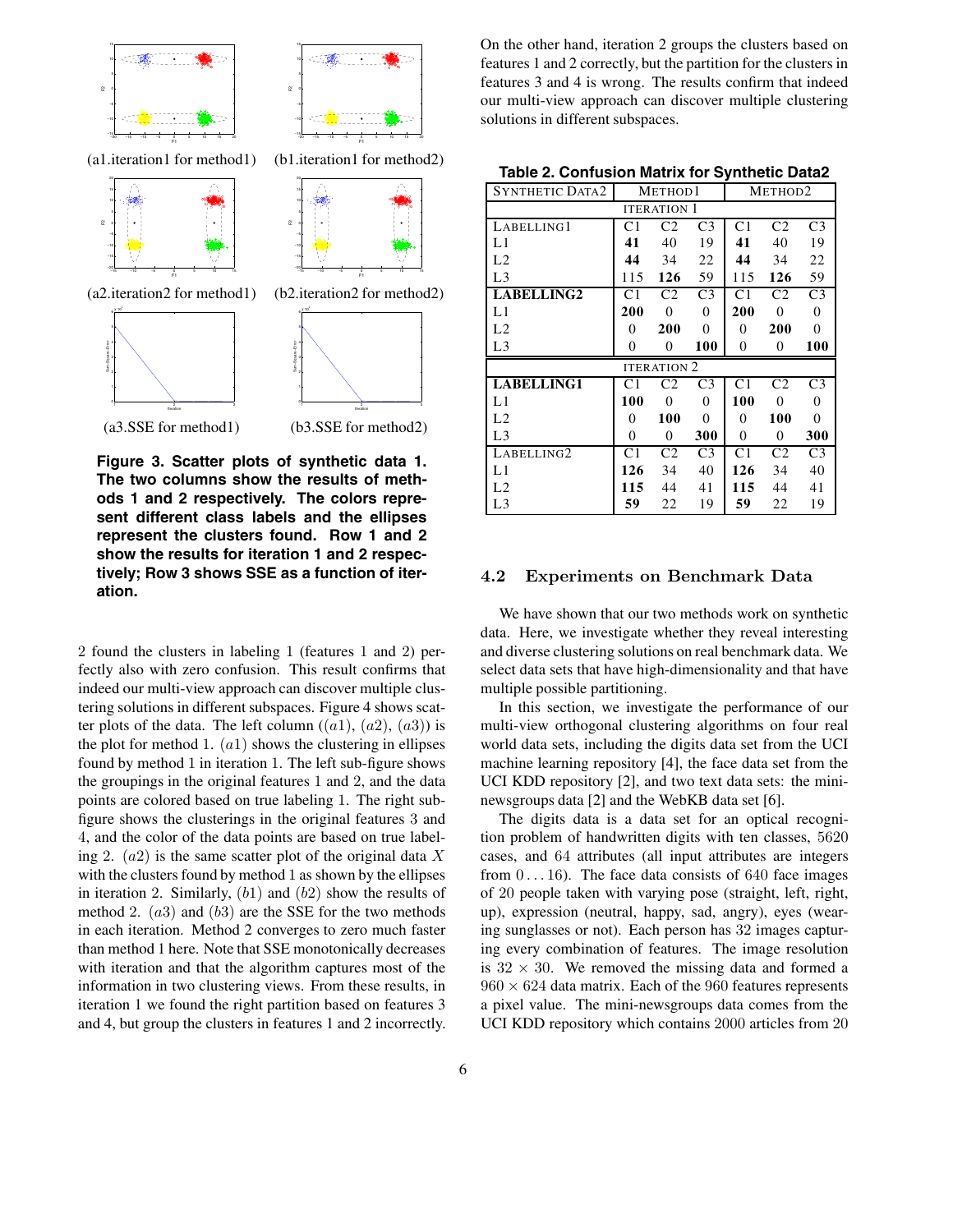

**Figure 4. These are scatter plots of synthetic data 2 and the clusters found by methods 1 (a1, a2) and 2 (b1, b2). The color of the data points reflect different class labels and the ellipses represent the clusters found. a1, b1 are the results for iteration 1; a2, b2 are the results for iteration 2; a3 and b3 are SSE as a function of iteration for methods 1 and 2 respectively.**

newsgroups. The second text data is the CMU four university WebKB data set as described in [6]. Both text data sets were processed following the standard procedure, including stemming and removing stopwords.

#### **4.2.1 Results for the Digit Data**

Table 3 shows the confusion matrix for the digit data for both methods 1 and 2. Because the results for methods 1 and 2 are similar, we will concentrate on the results from method 1. For both iterations, we partition the data into three clusters. In iteration 1, the resulting partition clustered digits  $\{0, 4, 6\}, \{1, 7, 8\}$  and  $\{2, 3, 5, 9\}$  into different groups. In iteration 2, our method clustered  $\{0,3,5,7,9\}, \{2,6,8,1\}$ and {4} into another set of clusters. And, in iteration 3, the clusters we found are  $\{0,1,8,9\}$ ,  $\{2,3,6,7,4\}$  and  $\{5\}$ . These results show that in each iteration we can find a different way of partitioning the ten classes (digits).

In Figure 5, we present the mean image of each cluster obtained by method 1 in three iterations. Below each image we show the dominant digits contained in the cluster. For a

**Table 3. Confusion Matrix for the Digits Data**

| <b>DIGIT</b>            | METHOD1                                              |                 |                 | METHOD <sub>2</sub> |                 |                  |  |
|-------------------------|------------------------------------------------------|-----------------|-----------------|---------------------|-----------------|------------------|--|
| IT1                     | $\overline{C}$<br>$\overline{C2}$<br>$\overline{C}3$ |                 | $\overline{C1}$ | $\overline{C2}$     | $\overline{C}3$ |                  |  |
| $\overline{0}$          | 550                                                  | $\overline{0}$  | $\overline{4}$  | 550                 | $\overline{0}$  | $\overline{4}$   |  |
| 4                       | 371                                                  | 197             | $\overline{0}$  | 369                 | 199             | $\boldsymbol{0}$ |  |
| 6                       | 555                                                  | $\overline{c}$  | $\mathbf{1}$    | 555                 | $\overline{c}$  | $\mathbf{1}$     |  |
| $\mathbf{1}$            | 12                                                   | 477             | 82              | 12                  | 477             | 82               |  |
| 7                       | $\overline{0}$                                       | 566             | $\overline{0}$  | $\overline{0}$      | 566             | $\overline{0}$   |  |
| 8                       | 15                                                   | 321             | 218             | 15                  | 321             | 218              |  |
| $\overline{c}$          | 5                                                    | 27              | 525             | 5                   | 27              | 525              |  |
| $\overline{\mathbf{3}}$ | $\mathbf{0}$                                         | 41              | 531             | $\overline{0}$      | 41              | 531              |  |
| 5                       | 35                                                   | 236             | 287             | 35                  | 236             | 287              |  |
| 9                       | $\overline{2}$                                       | 152             | 408             | $\overline{2}$      | 152             | 408              |  |
| IT <sub>2</sub>         | $\overline{C1}$                                      | $\overline{C2}$ | $\overline{C}3$ | $\overline{C1}$     | $\overline{C2}$ | $\overline{C}3$  |  |
| $\boldsymbol{0}$        | 547                                                  | $\overline{2}$  | 5               | 548                 | $\overline{2}$  | $\overline{4}$   |  |
| 3                       | 380                                                  | 92              | 100             | 348                 | 66              | 158              |  |
| 5                       | 326                                                  | 216             | 16              | 322                 | 212             | 24               |  |
| 7                       | 492                                                  | 68              | 6               | 492                 | 67              | $\overline{7}$   |  |
| 9                       | 470                                                  | 8               | 84              | 458                 | 9               | 95               |  |
| $\overline{c}$          | 58                                                   | 490             | 9               | 58                  | 488             | 11               |  |
| 6                       | 12                                                   | 539             | $\tau$          | 12                  | 532             | 14               |  |
| 8                       | 182                                                  | 354             | 18              | 173                 | 350             | 31               |  |
| $\mathbf{1}$            | $\overline{c}$                                       | 308             | 261             | $\boldsymbol{0}$    | 285             | 286              |  |
| $\overline{4}$          | 65                                                   | 41              | 462             | 138                 | 49              | 381              |  |
| IT3                     | $\overline{C1}$                                      | C <sub>2</sub>  | C <sub>3</sub>  | C <sub>1</sub>      | $\overline{C2}$ | $\overline{C}3$  |  |
| $\overline{0}$          | 529                                                  | $\overline{4}$  | 21              | $\frac{1}{545}$     | $\mathbf{1}$    | 8                |  |
| $\mathbf{1}$            | 478                                                  | 45              | 48              | 394                 | 77              | 100              |  |
| 8                       | 484                                                  | 46              | 24              | 317                 | 213             | 24               |  |
| 9                       | 381                                                  | 54              | 127             | 265                 | 143             | 154              |  |
| $\overline{c}$          | 120                                                  | 397             | 40              | 522                 | 21              | 14               |  |
| $\overline{\mathbf{3}}$ | 106                                                  | 454             | 12              | 151                 | 393             | 28               |  |
| 6                       | 107                                                  | 407             | 44              | 47                  | 486             | 25               |  |
| 7                       | 16                                                   | 536             | 14              | 54                  | 500             | 12               |  |
| $\overline{4}$          | 67                                                   | 275             | 226             | 187                 | 159             | 222              |  |
| 5                       | 27                                                   | $\mathbf{1}$    | 530             | 18                  | 5               | 535              |  |

digit to be considered as contained in a cluster, we require that at least 70% of its data points fall into the cluster. It is interesting to note that digits 4 and 5 were not well captured by any of the clusters in iteration 1. In contrast, in iteration 2, we see digit 4 well separated and captured by cluster 2. In iteration 3, we were able to capture digit 5 nicely in a single cluster. This further demonstrated that our method is capable of discovering multiple reasonable structures from data.

#### **4.2.2 Results for the Face Data**

Face data is a very interesting data set because it can be grouped in several different ways (e.g., by person, pose, etc.). We design the experiment to see if we can get different clustering information in different iterations.

First, we begin with our number of clusters  $K = 20$  in the first iteration, hopefully to find the 20 persons in the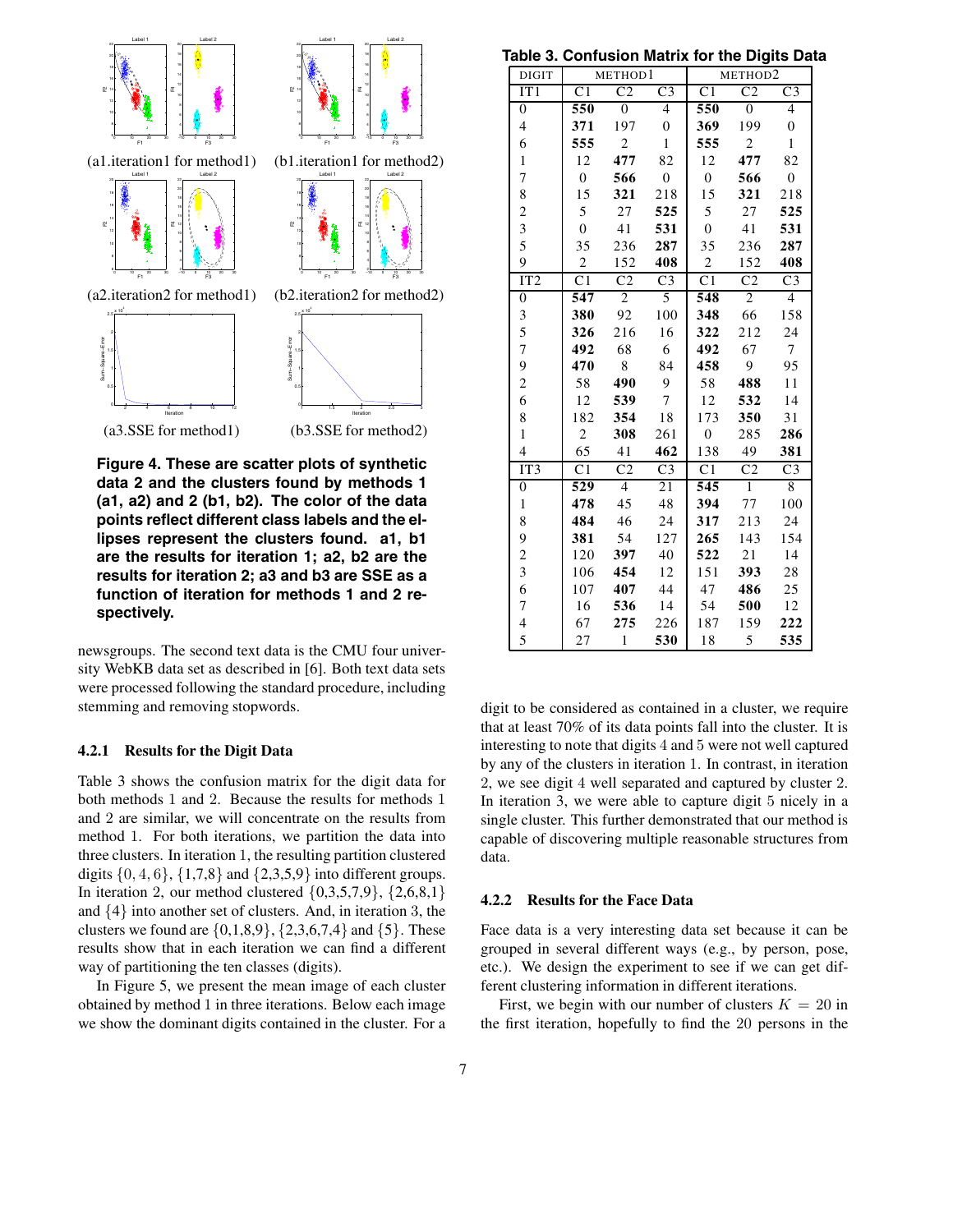

# **Figure 5. The average digit for images within each cluster found by method 1 in iterations/views 1, 2 and 3. These clustering views correspond to different digits.**

database. Then, from the second iteration to the rest of the iterations, we set  $K = 4$  to see if the partitions found in the remaining iterations can tell us any useful information. Figure 6 shows the average image for each cluster we find in iteration 1. We observed from this figure and from the confusion matrix (not shown due to space limitations and information clutter) that iteration 1 leads to a clustering corresponding to the different persons in the database.The number below the image is the percentage this person appears in the cluster. It is a confidence measure of the identification. And the images clearly show different persons. In the second iteration, the four clusters we found are shown in Figure 7. Each image is an average image of the images within each cluster. It is clear that the clustering in iteration 2 groups the data based on different poses. This again suggested that our method can find different clustering views from the data. The more independent the important partitions lie in the data, the better are the results of our method. Since method 2 gave us similar images, we only provided the results by method 1 here due to space limitation.

#### **4.2.3 Results for the Mini-Newsgroups Data**

The mini-newsgroups data set originally contains 20 classes. We removed the classes that are under the "misc" category because it does not correspond to a clear concept class. We also pre-processed the data to remove stop words, words that appeared in less than 40 documents, and the words that had low variance of occurrence in all documents. After the pre-processing, the data contains 1700 documents from 17 classes. Each document is represented by a 500 dimensional term frequency vector.

Note that PCA followed by k-means does not work well



## **Figure 6. The average face image for each cluster found by method 1 in iteration 1. This clustering view corresponds to different persons.**

for text data. Here, we apply the spherical k-means method [7] instead, which considers the correlation between documents rather than the Euclidean distance. Our experiments showed that this method provided a reasonable clustering of the text data sets.

| <b>ITERATION 1</b> | C <sub>1</sub> | C2 | C <sub>3</sub> | C4  |
|--------------------|----------------|----|----------------|-----|
| <b>COURSE</b>      | 134            | 12 | 81             | 17  |
| <b>FACULTY</b>     | 2              | 78 | 61             | 12  |
| <b>PROJECT</b>     |                | 47 | 28             | 10  |
| <b>STUDENT</b>     | 2              | 68 | 402            | 86  |
| ITERATION 2        | C <sub>1</sub> | C2 | C <sub>3</sub> | C4  |
| <b>CORNELL</b>     | 103            | 86 | 27             | 10  |
| <b>TEXAS</b>       | 50             | 87 | 83             | 32  |
| WASHINGTON         | 35             | 77 | 138            | 5   |
| WISCONSIN          | 60             | 86 | 30             | 132 |
|                    |                |    |                |     |

**Table 4. Confusion Matrix for WebKB Data**

Table 5 shows the confusion matrices by method 1 for three iterations. For the first iteration, we set  $K = 3$ . The results show that cluster C1 groups together recreation and computer categories. The ten most frequent words tell us that the documents here share information related to entertainment. Cluster C2 groups science and talks together, and the frequent words confirm that it groups science and the religion part of the talk. Cluster  $C3$  is a mixture of different topics.

In iteration 2, we set  $K = 4$  to see if it we can partition the data to capture the four categories "computer", "recre-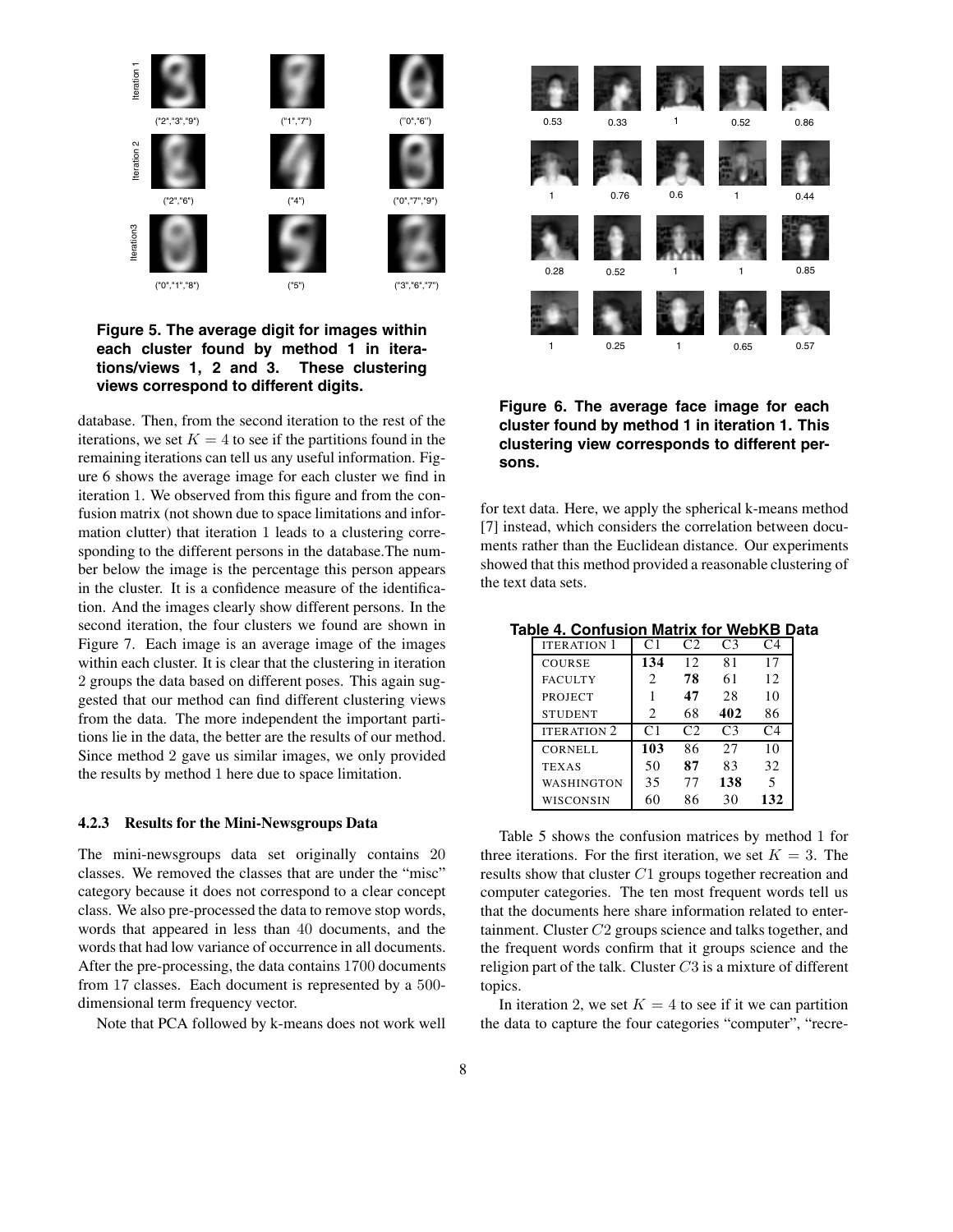

# **Figure 7. The average face image for each cluster found by method 1 in iteration 2. This clustering view corresponds to different poses.**

ation", "talk" and "science". From the confusion matrix, we see that we were able to find these high level categories. C1 is about computers; C2 contains news about recreation; and C3 groups those files related to science. The last one C4 contains documents from the "talk" category that are related to politics.

In iteration 3, two of the "computer" classes (graphics, os.ms) were grouped together with the "talk" category, the remaining three "computer" classes were grouped together with the "recreation" category (auto, motorcycles and sports). This suggests that our method continued finding clustering structure that is different from the existing results.

#### **4.2.4 Results for the WebKB Text Data**

This data contains 1041 html documents, from four webpage topics: course, faculty, project and student. Alternatively, the webpage can also be grouped based on their regions/universities, which include four universities: Cornell University, University of Texas Austin, University of Washington and Wisconsin Madison. Following the same preprocessing procedure used for the mini-newsgroups data, we removed the rare words, stop words, and words with low variances. Finally, we obtained 350 words in the vocabulary. The final data matrix is of size  $350 \times 1041$ .

The experimental results are quite interesting. For the first iteration, we see our method found the partition that mostly corresponds to the different topics, which can be seen in Table 4. Cluster 1 contains course webpages, cluster 2 is a mix of faculty and project pages, cluster 3 consists of a majority of student webpages. In the second iteration, our

method found a different clustering that corresponds to the universities, as shown in Table 4.

# **5 Conclusion**

The goal of explorative data analysis is to find the underlying structure from a given set of data, which may be multi-faceted by nature. Existing work on non-redundant clustering attempts to address this problem by searching for a single alternative clustering solution that is different from an existing one. Our main contribution in this paper is that *we introduced a new paradigm for explorative data clustering that seeks to extract all non-redundant clustering views from a given set of data (until there is only noise left in the data).*

We presented a general framework for extracting multiple clustering views from high dimensional data. In essence, this framework works by incorporating orthogonality constraints into a clustering algorithm. In other words, the clustering algorithm will search for a new clustering in a space that is orthogonal to what has been covered by existing clustering solutions. We described two different methods for introducing orthogonality and conducted a variety of experiments on both synthetic data and real world benchmark data sets to evaluate these methods. The results can be summarized as follows.

- 1. Using two different synthetic data sets, our proposed framework was able to find different substructures of the data or different structures embedded in different subspaces in different iterations.
- 2. On benchmark data sets, our methods not only found different clustering structures in different iterations, but also discovered clustering structures that are sensible, judging from the various evaluation criteria reported (such as, confusion matrices and scatter plots). The face data set for example, PCA+K-means identified individuals in the first iteration. In the second iteration, our methods were able to identify a set of different clusters that correspond nicely to different poses. For other data sets, we observed similar results in the sense that different concept classes were identified in different iterations.

Note that this paper uses k-means as the basic clustering algorithm. However, the framework is designed with no specific algorithm in mind and can work with any clustering algorithm. Future directions will be to explore the framework with other clustering methods.

#### **Acknowledgments**

This research is supported by NSF CAREER IIS-0347532.